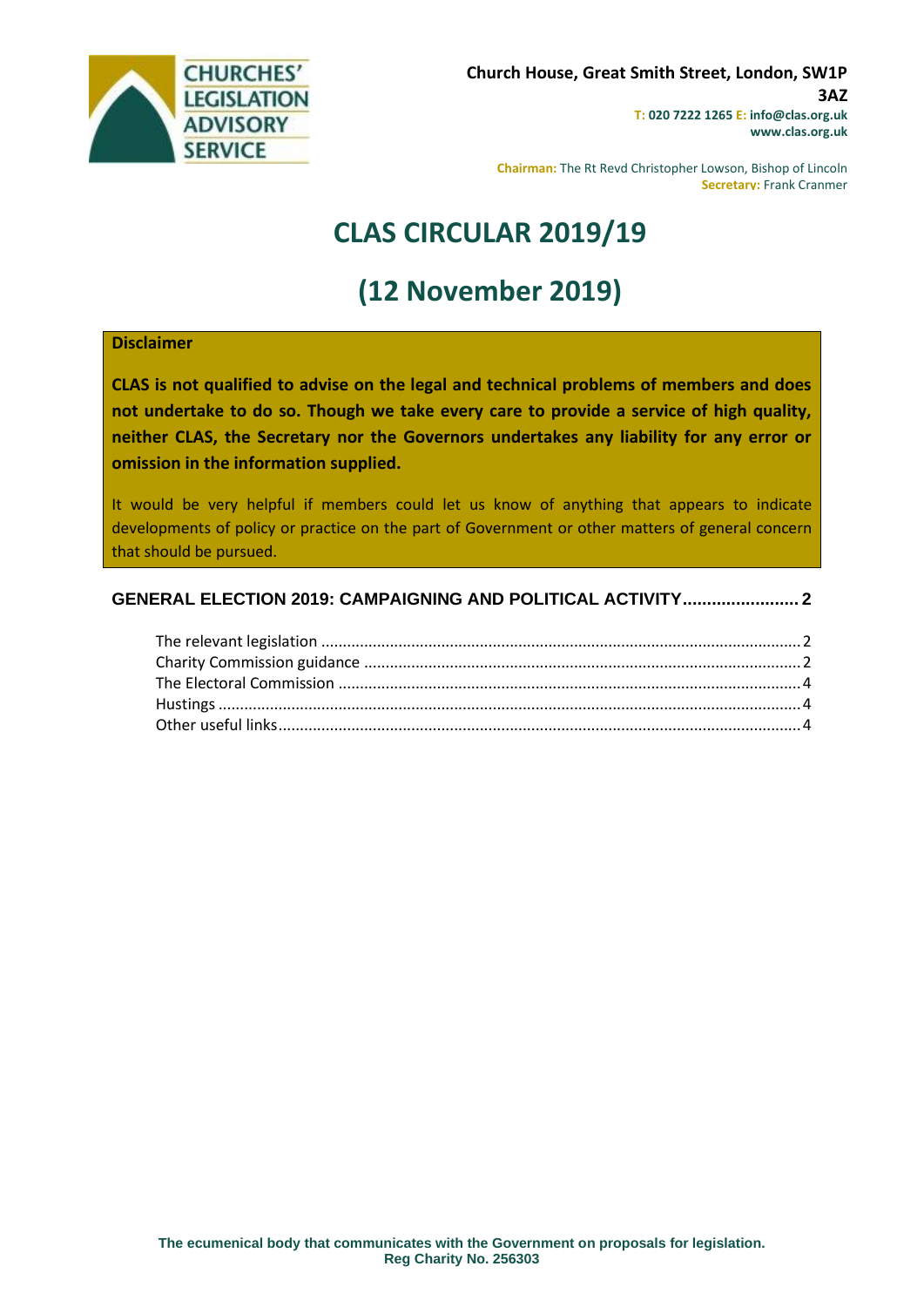## <span id="page-1-0"></span>**GENERAL ELECTION 2019: CAMPAIGNING AND POLITICAL ACTIVITY**

**For information**

*A lot of material has been published on charities and political campaigning in the context of the forthcoming General Election. We published our own guidance for the 2017 election in Circular 2017/13. The following updates it.*

\*\*\*\*\*\*\*\*\*\*\*\*\*\*\*\*\*\*\*

### <span id="page-1-1"></span>**The relevant legislation**

Campaigning by charities during elections and referendums is governed by [Part VI \(Control of](https://www.legislation.gov.uk/ukpga/2000/41/part/IV)  [donations to registered parties and their members etc\)](https://www.legislation.gov.uk/ukpga/2000/41/part/IV) of the [Political Parties, Elections and](https://www.legislation.gov.uk/ukpga/2000/41/contents)  [Referendums Act 2000,](https://www.legislation.gov.uk/ukpga/2000/41/contents) which must be read in conjunction with [Part 2 \(Non-party campaigning etc\)](https://www.legislation.gov.uk/ukpga/2014/4/part/2/enacted) of the [Transparency of Lobbying, Non-Party Campaigning and Trade Union Administration Act 2014.](https://www.legislation.gov.uk/ukpga/2014/4/contents/enacted)

Further, quite apart from the specific rules around campaigning at election time, church congregations are bound *as charities* by the terms of their domestic charities legislation – in England & Wales, the Charities Act 2011 – *and those restrictions apply whether or not they are registered as charities with their territorial regulator*. Registration is about the degree of regulation to which the charity is subject, emphatically *not* about charitable status itself.

The basic rule is that a charity must not support or oppose a specific political party, because purely partisan political activity is not a charitable purpose – though that bar does not prevent charities from supporting or opposing specific policies. Says the Charity Commission for England & Wales:

'a charity must not give its support to any one political party. It may express support for particular policies which will contribute to the delivery of its own charitable purposes so long as its independence is maintained, and perceptions of its independence are not adversely affected.'

#### <span id="page-1-2"></span>**Charity Commission guidance**

The Charity Commission for England & Wales has republished its Guidance on *[Campaigning and](https://www.gov.uk/government/publications/speaking-out-guidance-on-campaigning-and-political-activity-by-charities-cc9/speaking-out-guidance-on-campaigning-and-political-activity-by-charities)  [political activity guidance for charities](https://www.gov.uk/government/publications/speaking-out-guidance-on-campaigning-and-political-activity-by-charities-cc9/speaking-out-guidance-on-campaigning-and-political-activity-by-charities)*, first published in 2008 (similar considerations apply in Scotland and Northern Ireland) and has also published a (brief) *[Charity Commission News: 2019 General](https://www.gov.uk/government/publications/charity-commission-news-2019-general-election-special/charity-commission-news-2019-general-election-special)  [Election special](https://www.gov.uk/government/publications/charity-commission-news-2019-general-election-special/charity-commission-news-2019-general-election-special)*. *The key points of the Commission's guidance on campaigning and political activity by charities are as follows***:**

- 1. *Legal requirement*: to be a charity an organisation must be established for charitable purposes only, which are for the public benefit. An organisation will not be charitable if its purposes are political.
- 2. Campaigning and political activity can be legitimate and valuable activities for charities to undertake.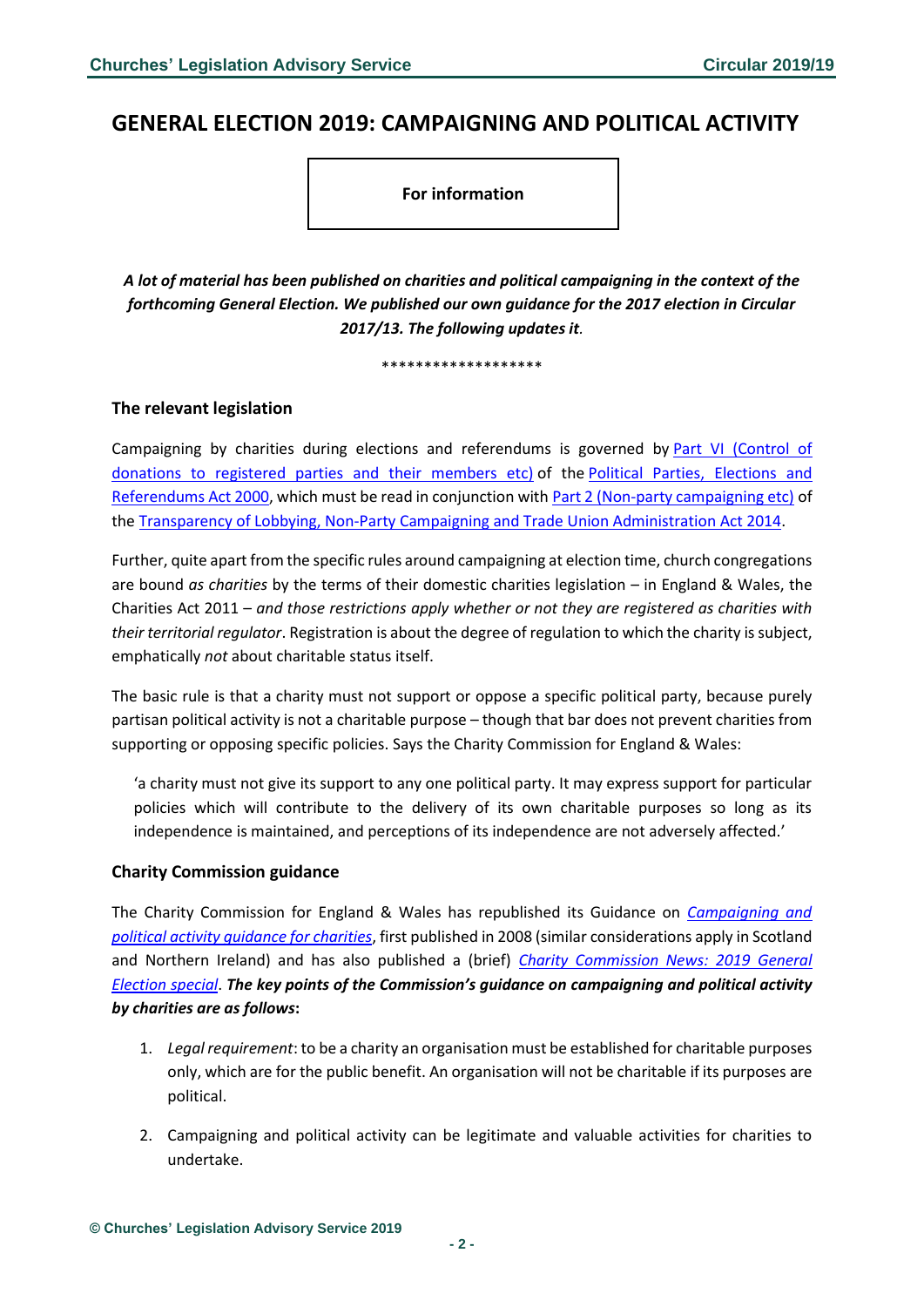- 3. *Legal requirement*: however, political campaigning, or political activity, as defined in the guidance, must be undertaken by a charity only in the context of supporting the delivery of its charitable purposes. Unlike other forms of campaigning, it must not be the continuing and sole activity of the charity.
- 4. There may be situations where carrying out political activity is the best way for trustees to support the charity's purposes. A charity may choose to focus most, or all, of its resources on political activity for a period. The key issue for charity trustees is the need to ensure that this activity is not, and does not become, the reason for the charity's existence.
- 5. Charities can campaign for a change in the law, policy or decisions where such change would support the charity's purposes. Charities can also campaign to ensure that existing laws are observed.
- 6. *Legal requirement*: however, a charity cannot exist for a political purpose, which is any purpose directed at furthering the interests of any political party, or securing or opposing a change in the law, policy or decisions either in this country or abroad.
- 7. *Legal requirement*: in the political arena, a charity must stress its independence and ensure that any involvement it has with political parties is balanced. A charity must not give support or funding to a political party, nor to a candidate or politician.
- 8. A charity may give its support to specific policies advocated by political parties if it would help achieve its charitable purposes. However, trustees must not allow the charity to be used as a vehicle for the expression of the political views of any individual trustee or staff member (in this context the Charity Commission means personal or party-political views).
- 9. *Legal requirement*: as with any decision they make, when considering campaigning and political activity charity trustees must carefully weigh up the possible benefits against the costs and risks in deciding whether the campaign is likely to be an effective way of furthering or supporting the charity's purposes.
- 10. *Legal requirement*: when campaigning, charity trustees must comply not only with charity law, but other civil and criminal laws that may apply. Where applicable they should also comply with the Code of the Advertising Standards Authority.
- 11. A charity can campaign using emotive or controversial material, where this is lawful and justifiable in the context of the campaign. Such material must be factually accurate and have a legitimate evidence base.
- 12. The principles of charity campaigning and political activity are the same, whether the activity is carried out in the United Kingdom or overseas.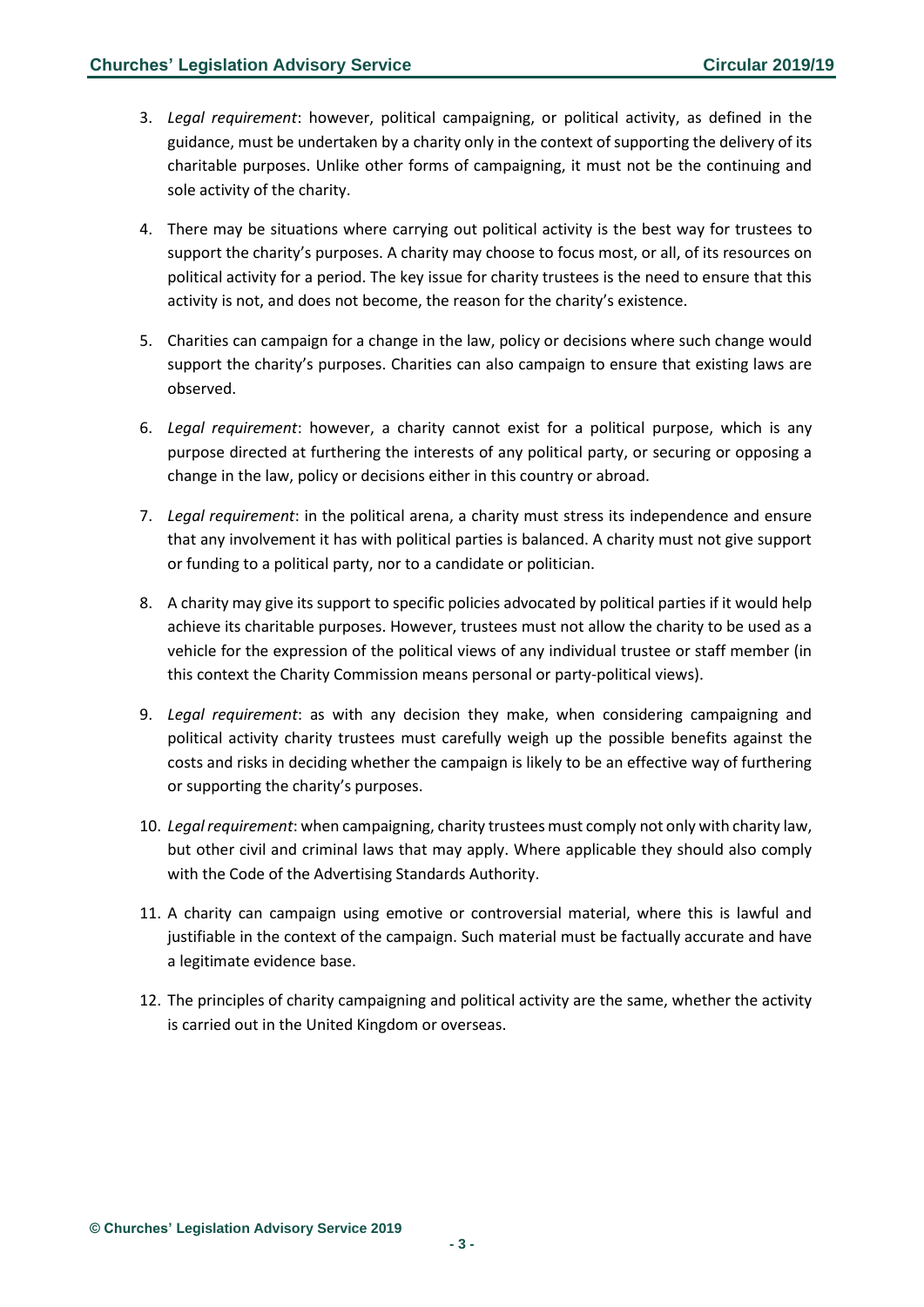### <span id="page-3-0"></span>**The Electoral Commission**

The Electoral Commission has published two linked pieces of guidance: *[Non-party campaigners:](https://www.electoralcommission.org.uk/non-party-campaigners-where-start)  [Where to start](https://www.electoralcommission.org.uk/non-party-campaigners-where-start)* and *[General Election guidance for non-party campaigners](https://www.electoralcommission.org.uk/i-am-a/party-or-campaigner/non-party-campaigner-2019-elections)*. The regulated period for non-party campaigners started on **13 December 2018** (365 days before polling day) and ends on **12 December 2019**.

In short, under the provisions of the Transparency of Lobbying, Non-Party Campaigning (etc) Act *you must register as a non-party campaigner with the Commission if you spend, or plan to spend, more than £20,000 in England or £10,000 in any of Scotland, Wales or Northern Ireland on 'regulated campaign activity' during a regulated period.* During the regulated period there are rules about how much non-party campaigners can spend on 'regulated campaign activity'.

*For small groups and parishes, etc, that are only going to put on a hustings, registration is not going to be necessary because it is extremely unlikely that any individual congregation is going to exceed the expenditure trigger under the Act*. That said, however, Quakers in Britain did register as a non-party campaigner for the General Election in 2017.

#### <span id="page-3-1"></span>**Hustings**

JPIT (the Joint Public Issues Team of the Baptist Union of Great Britain, the Church of Scotland, the Methodist Church and the United Reformed Church) has published a very helpful [hustings resource](http://www.jointpublicissues.org.uk/wp-content/uploads/2019/11/Hustings-Resource-2019.pdf) for churches who are thinking of holding local meetings at which electors may meet and question the candidates. On the issue of whether you have to invite all candidates (or what has to be done if you hold a 'selective' hustings) the answer is that you do not – but *if* you do not, you must have an objective, impartial reason for not including all candidates. The simplest approach is to invite all the relevant candidates in the area or all political parties campaigning in the election and allow all those attending an equal opportunity to participate.

However, this may not always be practical. For example, there may be so many candidates or parties standing that a meeting would be hard to manage. If you decide not to invite all candidates, there are some good practice recommendations you should follow to ensure that your hustings is genuinely not promoting particular candidates or parties more than others.

*Not inviting a particular candidate because you do not agree with his or her policies is not an impartial reason.*

#### <span id="page-3-2"></span>**Other useful links**

- Churches together in Britain and Ireland: [https://churcheselection.org.uk/.](https://churcheselection.org.uk/)
- Catholic Church and CAFOD: [https://cafod.org.uk/News/UK-news/Catholic-election-guide.](https://cafod.org.uk/News/UK-news/Catholic-election-guide)
- Cytûn/Churches together in Wales: [http://www.cytun.co.uk/hafan/en/election-2019/.](http://www.cytun.co.uk/hafan/en/election-2019/)
- Evangelical Alliance: [https://www.eauk.org/news-and-views/faith-hope-and-love-at-the](https://www.eauk.org/news-and-views/faith-hope-and-love-at-the-coming-general-election)[coming-general-election.](https://www.eauk.org/news-and-views/faith-hope-and-love-at-the-coming-general-election)